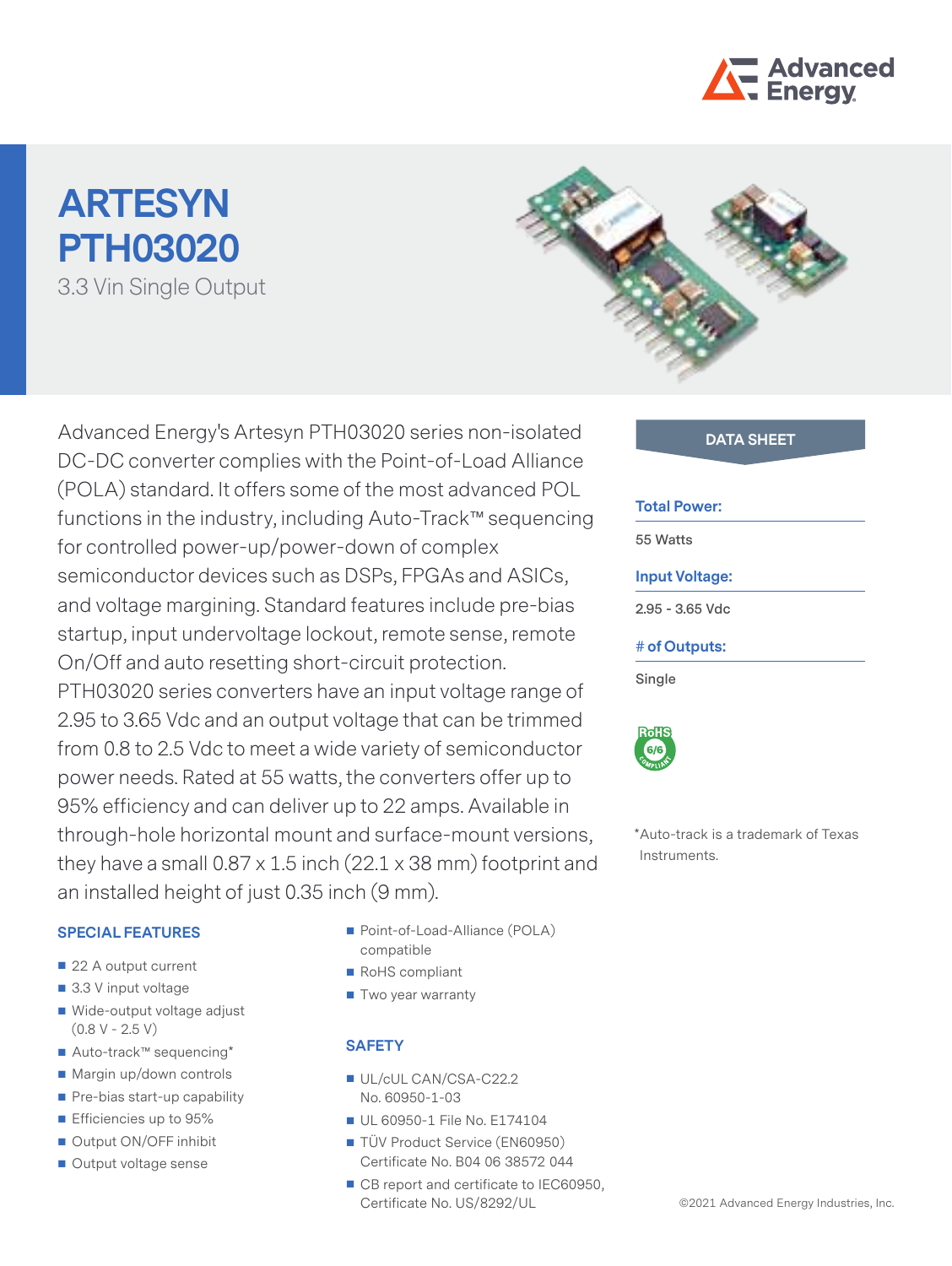## **PTH03020**

#### **ELECTRICAL SPECIFICATIONS**

| Input                    |                       |                                                    |
|--------------------------|-----------------------|----------------------------------------------------|
| Input voltage range      | (See Note 3)          | $2.95 - 3.65$ V                                    |
| Input current            | No load               | 10 mA typical                                      |
| Remote ON/OFF            | (See Note 1)          | Positive logic                                     |
| Start-up time            |                       | 1 V/ms                                             |
| Undervoltage lockout     |                       | 2.7 - 2.8 V typical                                |
| Track input voltage      | Pin 8 (See Note 6, 7) | $±0.3$ Vin                                         |
| Output                   |                       |                                                    |
| Voltage adjustability    | (See Note 4)          | $0.8 - 2.5$ Vdc                                    |
| Setpoint accuracy        |                       | ±2.0% Vo                                           |
| Line regulation          |                       | ±5 mV typical                                      |
| Load regulation          |                       | ±5 mV typical                                      |
| Total regulation         |                       | ±3.0% Vo                                           |
| Minimum load             |                       | 0A                                                 |
| Ripple and noise         | 20 MHz bandwidth      | 20 mV pk-pk                                        |
| Temperature co-efficient | -40 °C to +85 °C      | ±0.5% Vo                                           |
| Transient response       | (See Note 5)          | 50 µs recovery time<br>Overshoot/undershoot 100 mV |
| Margin adjustment        |                       | ±5.0% Vo                                           |

All specifications are typical at nominal input, full load at 25 °C unless otherwise stated. Cin = 1000 μF, Cout = 0 μF.

# **GENERAL SPECIFICATIONS**

| Efficiency              | (See Efficiency Table) | 95% max.                                            |
|-------------------------|------------------------|-----------------------------------------------------|
| Insulation voltage      |                        | Non-isolated                                        |
| Switching frequency     | Fixed                  | 250 - 340 kHz                                       |
| Approvals and standards |                        | EN60950, UL/cUL60950                                |
| Material flammability   |                        | <b>UL94V-0</b>                                      |
| <b>Dimensions</b>       | $L \times W \times H$  | 37.97 x 22.10 x 9.00 mm<br>1.495 x 0.870 x 0.354 in |
| Weight                  |                        | 5 g (0.18 oz)                                       |
| <b>MTBF</b>             | Telcordia SR-332       | 5,236,000 hours                                     |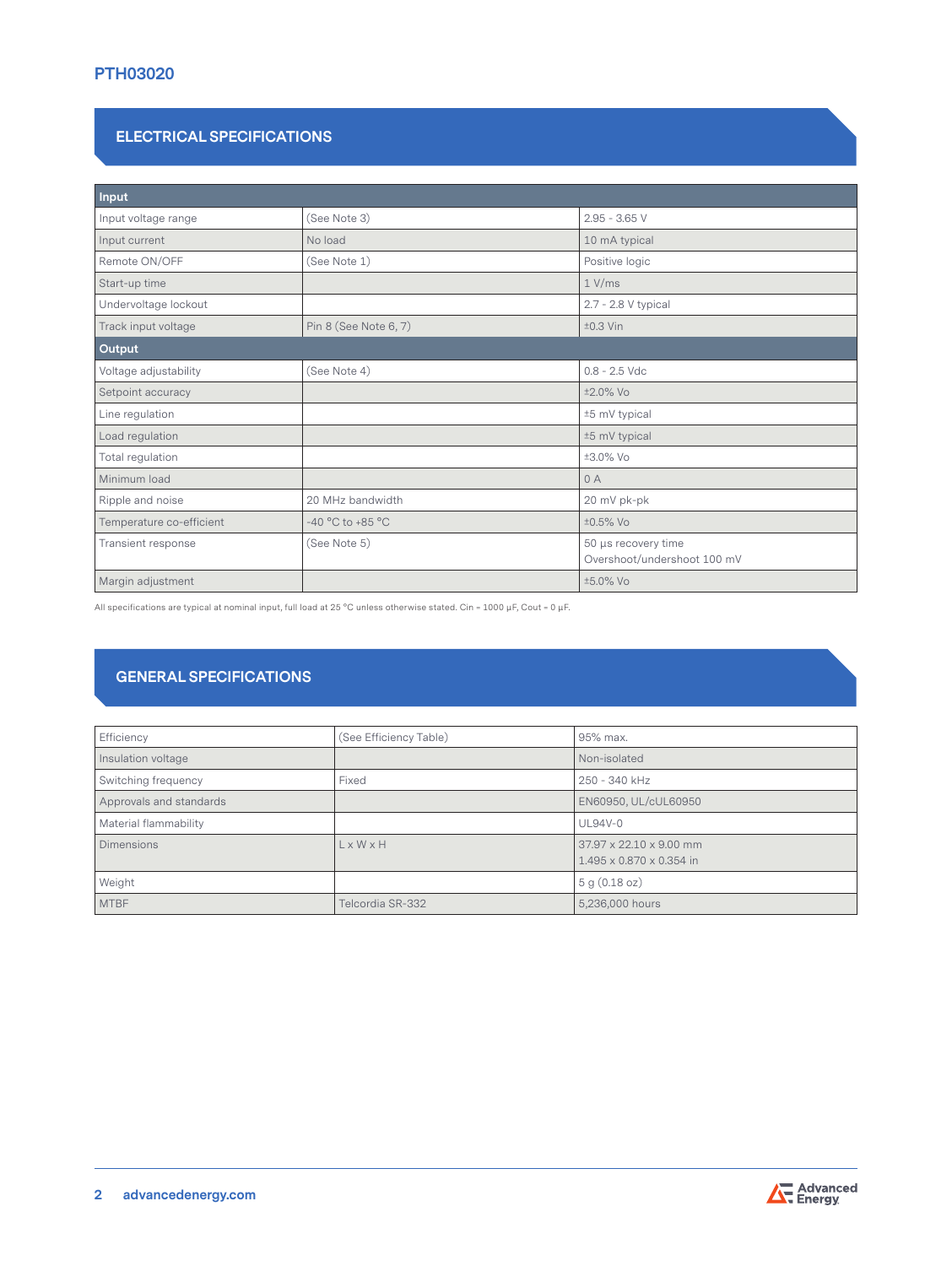# **PTH03020**

# **EMC CHARACTERISTICS**

| Electrostatic discharge | EN61000-4-2, IBC801-2 |
|-------------------------|-----------------------|
| Conducted immunity      | LEN61000-4-6          |
| Radiated immunity       | EN61000-4-3           |

#### **ENVIRONMENTAL SPECIFICATIONS**

| Thermal performance (See Note 2) | Operating ambient temperature | $-40\,^{\circ}\mathrm{C}$ to $+85\,^{\circ}\mathrm{C}$ |
|----------------------------------|-------------------------------|--------------------------------------------------------|
|                                  | Non-operating temperature     | $-40 °C$ to $+125 °C$                                  |
| MSL ('Z' suffix only)            | JEDEC J-STD-020C              | Level 3                                                |
| Protection                       |                               |                                                        |
| Short-circuit                    | Auto reset                    | 41 A typical                                           |
| Thermal                          |                               | Auto recovery                                          |

# **ORDERING INFORMATION**

| <b>Model</b>          | <b>Output Power</b> | Input                | Output        | Output Current   Output Current |        | <b>Efficiency</b> | <b>Regulation</b> |         |
|-----------------------|---------------------|----------------------|---------------|---------------------------------|--------|-------------------|-------------------|---------|
| Number <sup>(9)</sup> | (Max.)              | Voltage <sup>1</sup> | Voltage       | (Min.)                          | (Max.) | (Typical)         | Line              | Load    |
| PTH03020              | 55 W                | $2.95 - 3.65$ V      | $0.8 - 2.5$ V | 0 A                             | 22 A   | 95%               | $±5$ mV           | $±5$ mV |

#### **PART NUMBER SYSTEM WITH OPTIONS**

| Product<br>Family                       | Input<br>Voltage | Output<br>Current | Mechanical<br>Package | <b>Output Voltage</b><br>Code | <b>Pin Option</b> | Mounting<br>Options                                                                                                          | Pin Option                                                 |
|-----------------------------------------|------------------|-------------------|-----------------------|-------------------------------|-------------------|------------------------------------------------------------------------------------------------------------------------------|------------------------------------------------------------|
| <b>PTH</b>                              | 03               | 02                | 0                     | W                             | A                 | S                                                                                                                            |                                                            |
| Point-of-Load<br>Alliance<br>compatible | $03 = 3.3 V$     | $02 = 22 A$       | Always 0              | $W = Wide$                    |                   | $D =$ Horizontal<br>through-<br>hole (Matte Sn)<br>$Z = Surface$ -mount<br>(96.5/3.0/0.5 Sn/<br>Ag/Cu pin solder<br>material | No Suffix = Trays<br>$T = \text{Tape}$ and<br>$Reel^{(8)}$ |

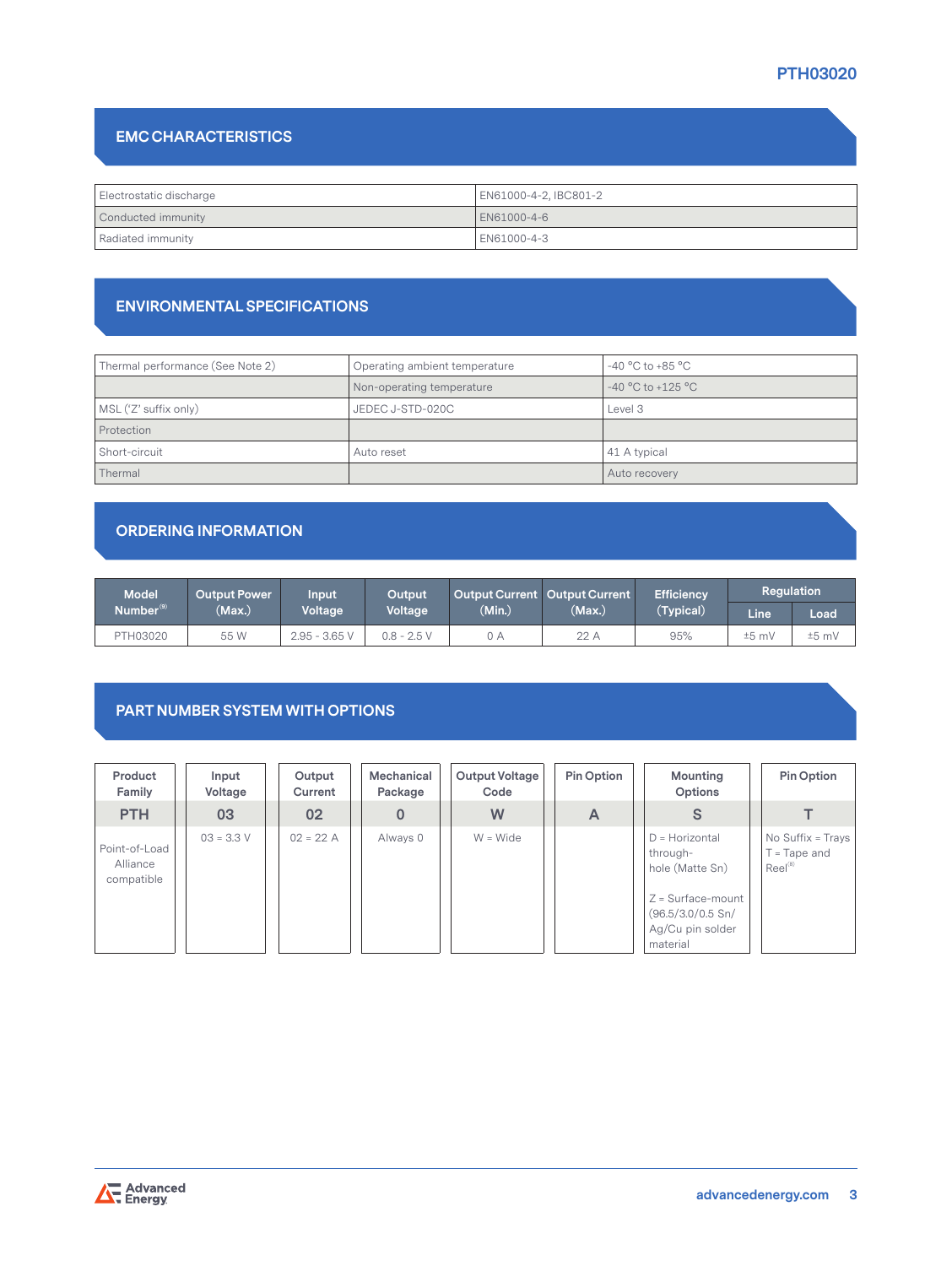# **OUTPUT VOLTAGE ADJUSTMENT**

The ultra-wide output voltage trim range offers major advantages to users who select the PTH03020. It is no longer necessary to purchase a variety of modules in order to cover different output voltages. The output voltage can be trimmed in a range of 0.8 Vdc to 2.5 Vdc. When the PTH03020 converter leaves the factory the output has been adjusted to the default voltage of 0.8 V.

| <b>Efficiency Table (Io = 10A)</b> |            |  |  |
|------------------------------------|------------|--|--|
| Output Voltage                     | Efficiency |  |  |
| $V_0 = 1.0 V$                      | 88%        |  |  |
| $V_0 = 1.2 V$                      | 90%        |  |  |
| $V_0 = 1.5 V$                      | 91%        |  |  |
| $Vo = 1.8 V$                       | 93%        |  |  |
| $V_0 = 2.0 V$                      | 95%        |  |  |
| $V_0 = 2.5 V$                      | 95%        |  |  |

Notes:

1. Remote ON/OFF. Positive Logic

ON: Pin 3 open; or V > Vin - 0.5 V

OFF: Pin 3 GND; or V < 0.8 V (min - 0.2 V).

2. See Figures 1 for safe operating curves.

3. A 1000 μF electrolytic input capacitor is required for proper operation. The capacitor must be rated for a minimum of 700 mA rms of ripple current.

4. An external output capacitor is not required for basic operation. Adding 330 μF of distributed capacitance at the load will improve the transient response.

5. 1 A/μs load step, 50 to 100% Iomax, Cout = 330 μF.

6. If utilized Vout will track applied voltage by ±0.3 V (up to Vo set point).

7. The pre-bias start-up feature is not compatible with Auto-Track™. This is because when the module is under Auto-Track™ control, it is fully active and will sink current if the output voltage is below that of a back-feeding source. Therefore to ensure a pre-bias hold-off, one of the following two techniques must be followed when input power is first applied to the module. The Auto-Track™ function must either be disabled, or the module's output held off using the Inhibit pin. Refer to Application Note 151 for more details. 8. Tape and reel packaging only available on the surface-mount versions.

9. NOTICE: Some models do not support all options. Please contact your local Artesyn representative or use the on-line model number search tool at http://www.artesyn.com to find a suitable alternative.

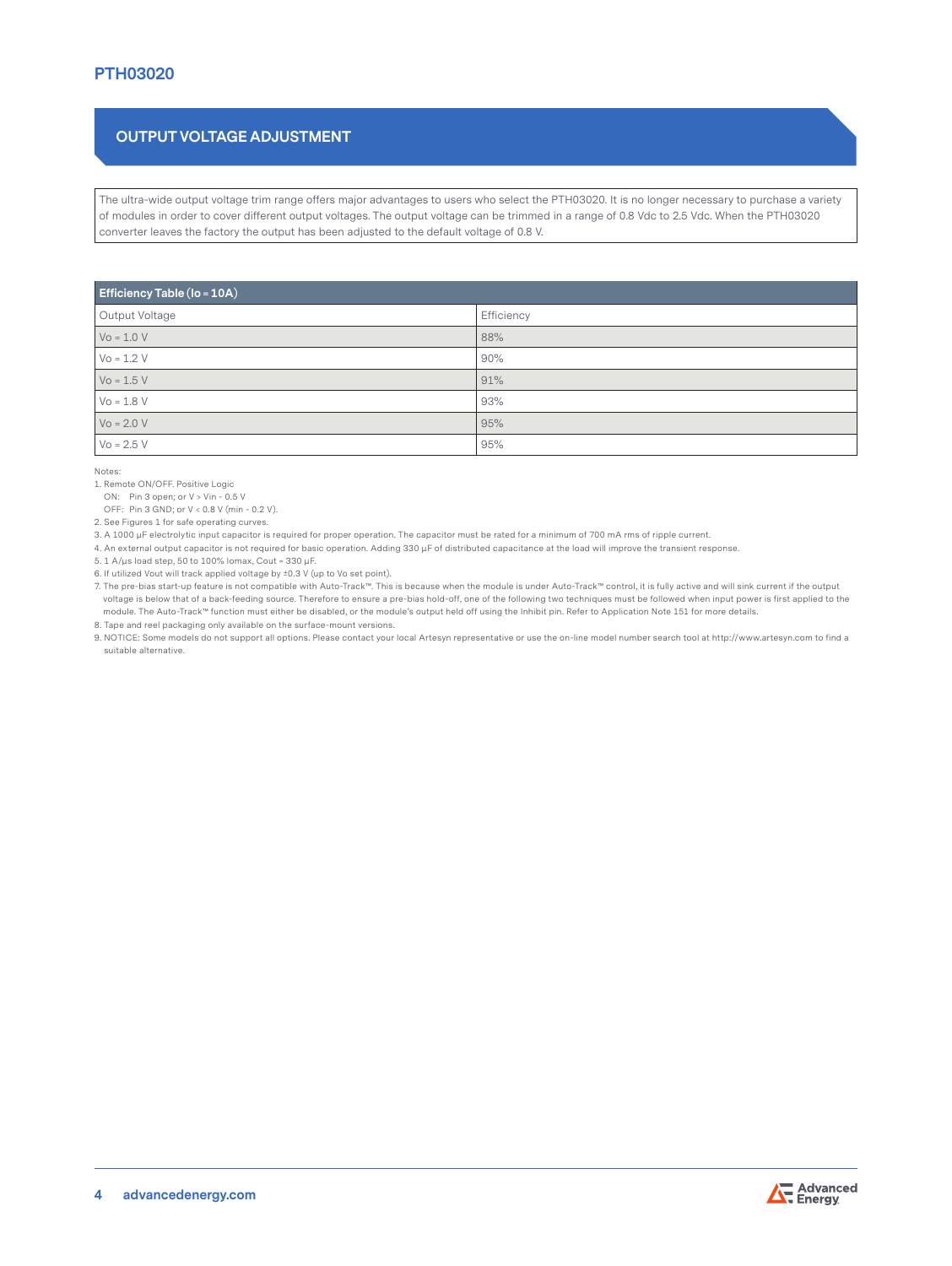#### **PTH03020**

#### **OUTPUT VOLTAGE ADJUSTMENT (CONTINUED)**



**Figure 1 - Safe Operating Area**





**Figure 3 - Standard Application**

Notes:

A. SOA curves represent the conditions at which internal components are within the Artesyn derating guidelines.

B. Characteristic data has been developed from actual products tested at 25 °C. This data is considered typical data for the converter.



**OUTPUT CURRENT (A)**

**Figure 2 - Eciency vs Load Current Vin = 3.3 V (See Note B)**

 $\sum$  Advanced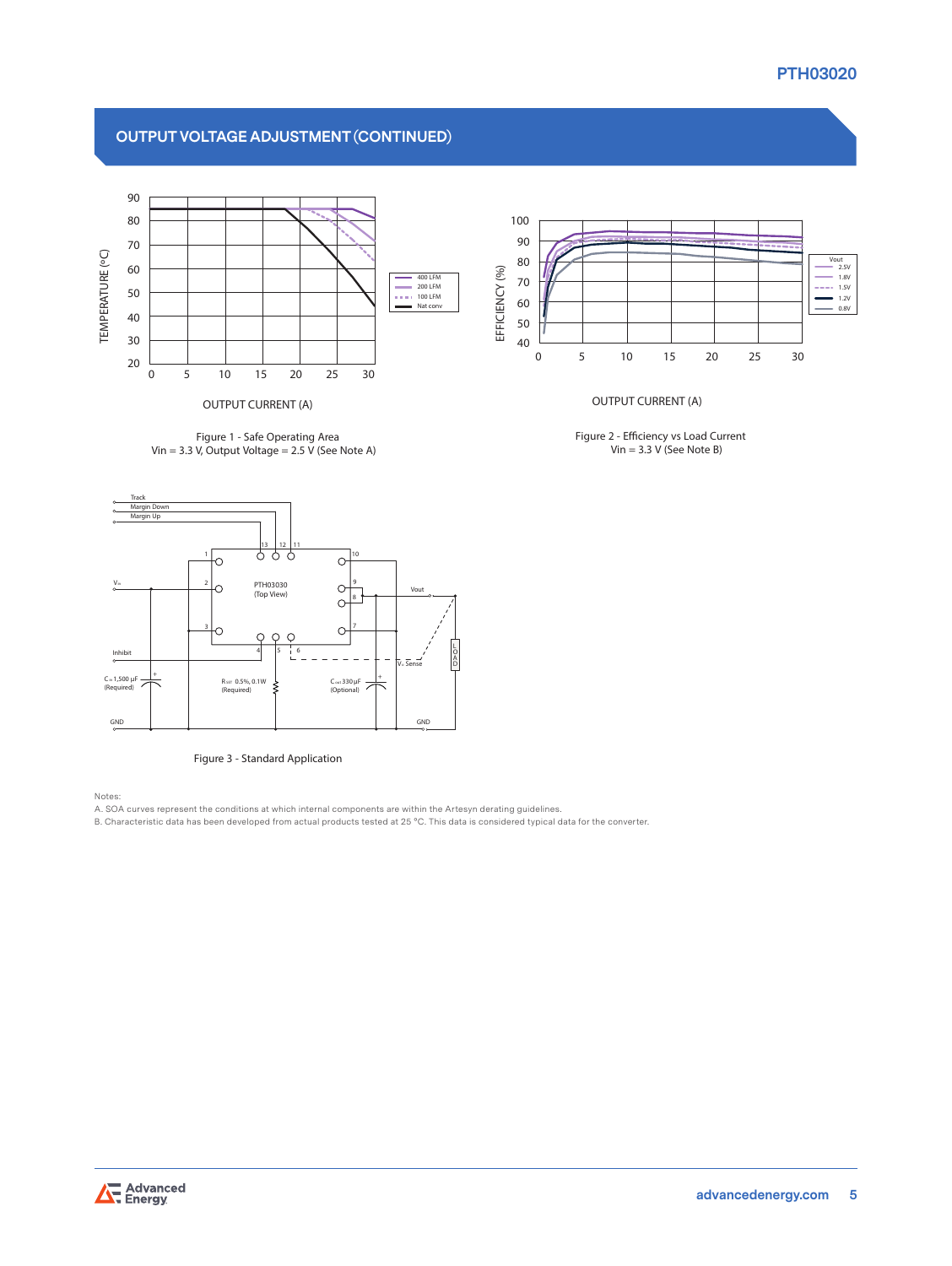#### **MECHANICAL DRAWINGS**

#### **Plated through-hole** 0.060



#### **Surface-mount**



TOP VIEW

| Dimensions in Inches (mm)<br>Tolerances (unless otherwise specified)<br>2 Places ±0.030 (±0.76)<br>3 Places ±0.010 (±0.25) |  |  |
|----------------------------------------------------------------------------------------------------------------------------|--|--|
|----------------------------------------------------------------------------------------------------------------------------|--|--|

| SIDE VIEW |  |
|-----------|--|

| <b>Pin Assignments</b>                              |
|-----------------------------------------------------|
| Pin<br>Function                                     |
| Ground<br>$\mathbf 1$                               |
| $\overline{2}$<br>Vin                               |
| Inhibit*<br>3                                       |
| Vo adjust<br>$\overline{4}$                         |
| 5<br>Vo sense                                       |
| Vout<br>6                                           |
| 7<br>Ground                                         |
| Track<br>8                                          |
| Margin down*<br>$\overline{9}$                      |
| Margin up*<br>10                                    |
| *Denotes negative logic:<br>Open = Normal operation |
| Ground = Function active                            |